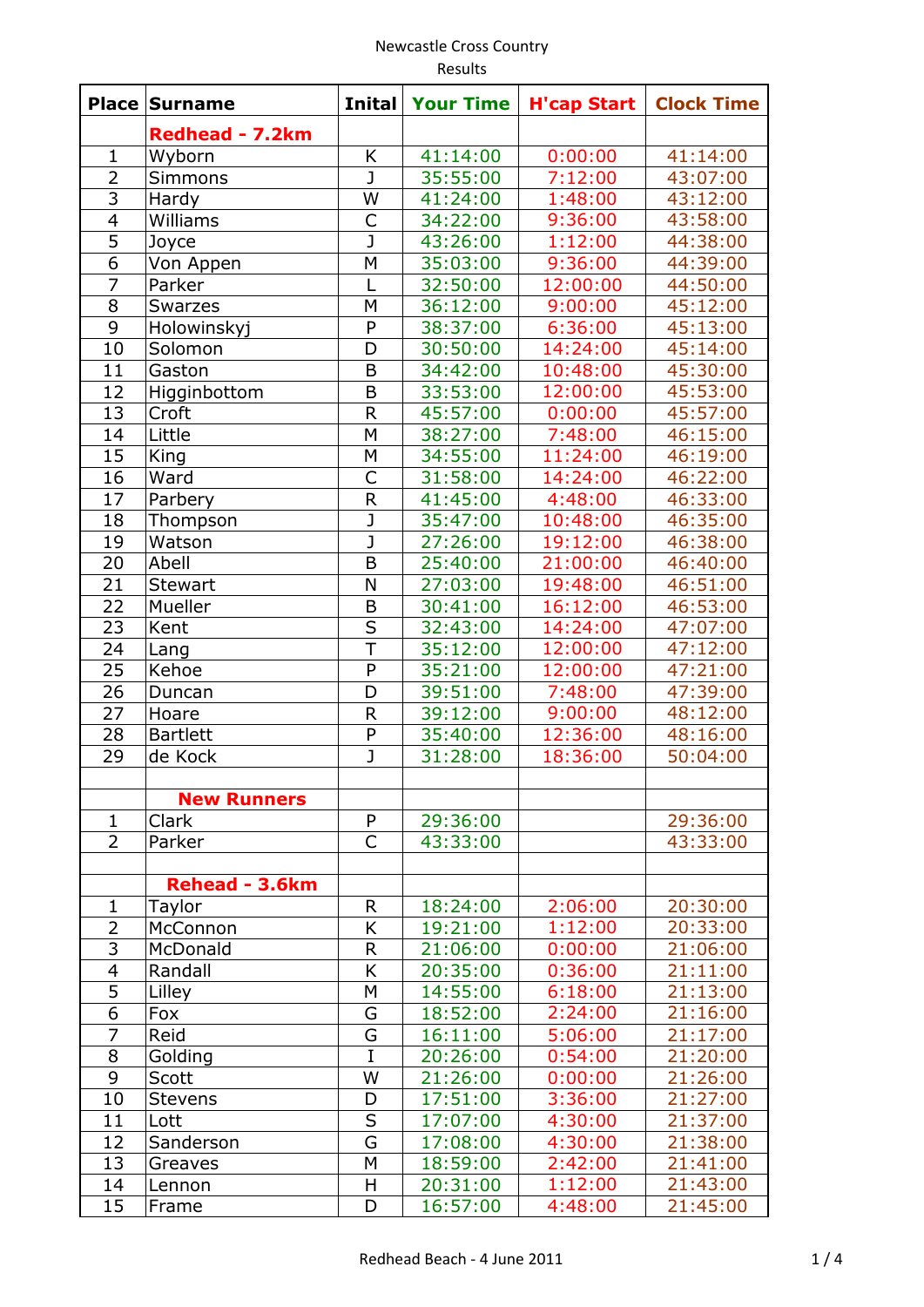| <b>Place</b>    | <b>Surname</b>         | <b>Inital</b>           | <b>Your Time</b> | <b>H'cap Start</b> | <b>Clock Time</b> |
|-----------------|------------------------|-------------------------|------------------|--------------------|-------------------|
| 16              | Horsburgh              | P                       | 19:06:00         | 2:42:00            | 21:48:00          |
| 17              | Fletcher               | K                       | 15:31:00         | 6:18:00            | 21:49:00          |
| 18              | Jamcotchian            | $\mathsf{C}$            | 17:34:00         | 4:30:00            | 22:04:00          |
| 19              | <b>Brady</b>           | M                       | 19:13:00         | 3:00:00            | 22:13:00          |
| 20              | Holland                | M                       | 16:50:00         | 5:24:00            | 22:14:00          |
| 21              | Beverley               | T                       | 17:49:00         | 4:30:00            | 22:19:00          |
| 22              | Holland                | $\sf B$                 | 20:17:00         | 2:06:00            | 22:23:00          |
| 23              | Van Dorssen            | $\mathsf{C}$            | 15:31:00         | 6:54:00            | 22:25:00          |
| 24              | Walker                 | A                       | 14:24:00         | 8:06:00            | 22:30:00          |
| 25              | Frame                  | $\mathsf{R}$            | 15:57:00         | 6:36:00            | 22:33:00          |
| 26              | Kavur                  | M                       | 17:10:00         | 5:24:00            | 22:34:00          |
| 27              | <b>Baldwin</b>         | $\sf B$                 | 20:48:00         | 1:48:00            | 22:36:00          |
| 28              | Lott                   | $\sf S$                 | 21:25:00         | 1:12:00            | 22:37:00          |
| 29              | Williams               | $\overline{\top}$       | 22:38:00         | 0:00:00            | 22:38:00          |
| $\overline{30}$ | Aston                  | $\mathsf{N}$            | 17:51:00         | 4:48:00            | 22:39:00          |
| 31              | <b>Beverley</b>        | G                       | 18:46:00         | 3:54:00            | 22:40:00          |
| 32              | Van Dorssen            | N                       | 19:09:00         | 3:36:00            | 22:45:00          |
| 33              | <b>Ellis</b>           | M                       | 14:05:00         | 8:42:00            | 22:47:00          |
| 34              | <b>Burgess</b>         | G                       | 15:02:00         | 7:48:00            | 22:50:00          |
| 35              | Lang                   | M                       | 18:05:00         | 4:48:00            | 22:53:00          |
| 36              | <b>Birch</b>           | J                       | 19:40:00         | 3:18:00            | 22:58:00          |
| 37              | Monro                  | K                       | 20:36:00         | 2:24:00            | 23:00:00          |
| 38              | Balogh                 | Z                       | 13:11:00         | 9:54:00            | 23:05:00          |
| 39              | Duncombe               | $\mathsf{P}$            | 23:18:00         | 0:00:00            | 23:18:00          |
| 40              | Carver                 | S                       | 20:02:00         | 3:18:00            | 23:20:00          |
| 41              | <b>Boyce</b>           | $\overline{\mathsf{J}}$ | 15:17:00         | 8:06:00            | 23:23:00          |
| 42              | Baloghne               | $\mathsf R$             | 21:18:00         | 2:06:00            | 23:24:00          |
| 43              | King                   | N                       | 13:15:00         | 10:12:00           | 23:27:00          |
| 44              | Kelly-Moore            | $\mathsf{H}$            | 17:34:00         | 6:00:00            | 23:34:00          |
| 45              | Little                 | B                       | 21:56:00         | 1:48:00            | 23:44:00          |
| 46              | Zeman                  | D                       | 16:38:00         | 7:12:00            | 23:50:00          |
| 47              | Guy                    | Τ                       | 21:27:00         | 2:42:00            | 24:09:00          |
| 48              | English                | A                       | 18:41:00         | 6:00:00            | 24:41:00          |
| 49              | <b>Swarzes</b>         | L                       | 22:56:00         | 1:48:00            | 24:44:00          |
| 50              | Little                 | E                       | 26:00:00         | 0:00:00            | 26:00:00          |
| 51              | <b>Bovill</b>          | D                       | 26:34:00         | 0:00:00            | 26:34:00          |
| 52              | Little                 | N                       | 27:05:00         | 0:00:00            | 27:05:00          |
| 53              | Guy                    | $\mathsf S$             | 27:24:00         | 0:00:00            | 27:24:00          |
| 54              | Gudsell                | J                       | 28:54:00         | 0:00:00            | 28:54:00          |
| 55              | Ferguson               | M                       | 30:54:00         | 0:00:00            | 30:54:00          |
| 56              | Guy                    | S                       | 31:59:00         | 0:00:00            | 31:59:00          |
|                 |                        |                         |                  |                    |                   |
|                 | <b>New Runners</b>     |                         |                  |                    |                   |
| $\mathbf{1}$    | Diercke                | P                       | 23:58:00         |                    | 23:58:00          |
|                 |                        |                         |                  |                    |                   |
|                 | <b>Redhead - 1.8km</b> |                         |                  |                    |                   |
| $\mathbf{1}$    | Curryer                | Н                       | 8:16:00          | 1:12:00            | 9:28:00           |
| $\overline{2}$  | Rumbel                 | $\mathbf I$             | 9:50:00          | 0:00:00            | 9:50:00           |
| 3               | Morgan                 | N                       | 8:22:00          | 1:30:00            | 9:52:00           |
| 4               | Monro                  | M                       | 9:39:00          | 0:27:00            | 10:06:00          |
| $\overline{5}$  | Rumbel                 | A                       | 10:07:00         | 0:00:00            | 10:07:00          |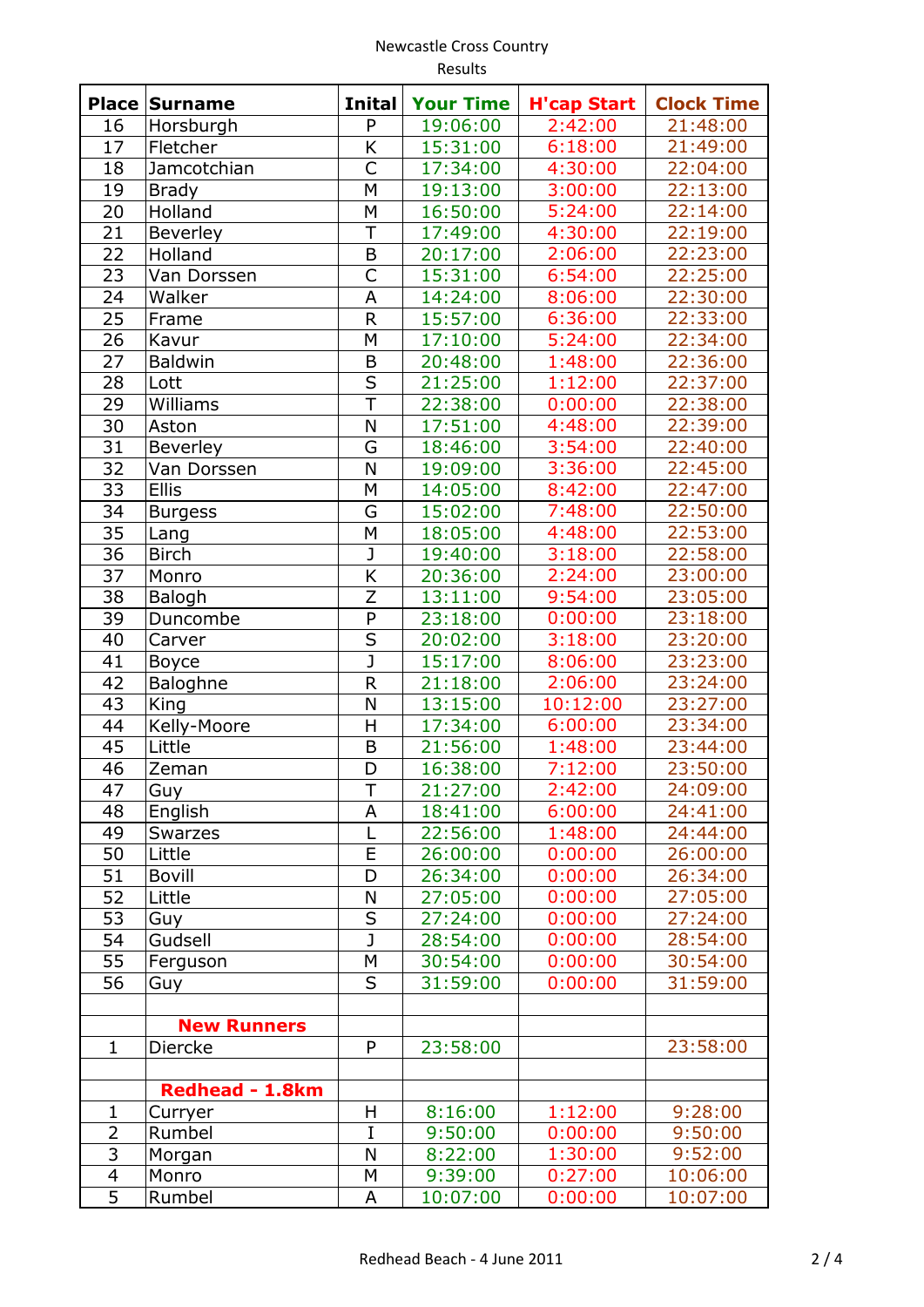| <b>Place</b>   | <b>Surname</b>   | <b>Inital</b>                | <b>Your Time</b> | <b>H'cap Start</b> | <b>Clock Time</b> |
|----------------|------------------|------------------------------|------------------|--------------------|-------------------|
| 6              | Marquett         | D                            | 8:12:00          | 1:57:00            | 10:09:00          |
| $\overline{7}$ | Frame            | $\mathsf{C}$                 | 10:10:00         | 0:00:00            | 10:10:00          |
| $\overline{8}$ | Sloan            | $\overline{\mathsf{C}}$      | 10:25:00         | 0:00:00            | 10:25:00          |
| $\overline{9}$ | Maurer           | H                            | 10:14:00         | 0:18:00            | 10:32:00          |
| 10             | Curtis           | M                            | 9:06:00          | 1:30:00            | 10:36:00          |
| 11             | Wilson           | L                            | 9:16:00          | 1:21:00            | 10:37:00          |
| 12             | King             | $\mathsf{H}$                 | 7:47:00          | 2:51:00            | 10:38:00          |
| 13             | Hillyard         | A                            | 8:15:00          | 2:24:00            | 10:39:00          |
| 14             | Andrews          | L                            | 10:44:00         | 0:00:00            | 10:44:00          |
| 15             | Guy              | K                            | 10:45:00         | 0:00:00            | 10:45:00          |
| 16             | Richards         | $\mathsf{C}$                 | 10:46:00         | 0:00:00            | 10:46:00          |
| 17             | Rumbel           | D                            | 9:30:00          | 1:21:00            | 10:51:00          |
| 18             | Rumbel           | $\mathsf R$                  | 10:54:00         | 0:00:00            | 10:54:00          |
| 19             | Lott             | $\mathsf{C}$                 | 8:32:00          | 2:24:00            | 10:56:00          |
| 20             | <b>Boyce</b>     | T                            | 10:57:00         | 0:00:00            | 10:57:00          |
| 21             | Coombes          | Ÿ                            | 9:19:00          | 1:39:00            | 10:58:00          |
| 22             | Holding          | S                            | 6:38:00          | 4:21:00            | 10:59:00          |
| 23             | Hunt             | M                            | 7:15:00          | 3:45:00            | 11:00:00          |
| 24             | <b>Boyce</b>     | $\mathsf R$                  | 11:01:00         | 0:00:00            | 11:01:00          |
| 25             | Johnson          | $\overline{\mathsf{s}}$      | 9:15:00          | 1:48:00            | 11:03:00          |
| 26             | Morgan           | A                            | 11:04:00         | 0:00:00            | 11:04:00          |
| 27             | Jamcotchian      | M                            | 10:41:00         | 0:27:00            | 11:08:00          |
| 28             | <b>Boyce</b>     | J                            | 8:36:00          | 2:33:00            | 11:09:00          |
| 29             | <b>Bugbird</b>   | S                            | 7:44:00          | 3:27:00            | 11:11:00          |
| 30             | Hunt             | $\mathsf{N}$                 | 11:03:00         | 0:09:00            | 11:12:00          |
| 31             | Morgan           | ${\sf P}$                    | 11:13:00         | 0:00:00            | 11:13:00          |
| 32             | Johnson          | $\mathsf{C}$                 | 7:29:00          | 3:45:00            | 11:14:00          |
| 33             | Kent             | $\mathsf{N}$                 | 11:07:00         | 0:09:00            | 11:16:00          |
| 34             | Frame            | K                            | 10:59:00         | 0:18:00            | 11:17:00          |
| 35             | Watson           | N                            | 7:15:00          | 4:03:00            | 11:18:00          |
| 36             | Andrews          | L                            | 9:13:00          | 2:06:00            | 11:19:00          |
| 37             | Flack            | L                            | 7:08:00          | 4:12:00            | 11:20:00          |
| 38             | Coombes          | С                            | 8:57:00          | 2:24:00            | 11:21:00          |
| 39             | <b>Barron</b>    | L                            | 9:25:00          | 1:57:00            | 11:22:00          |
| 40             | Beverley         | B                            | 11:05:00         | 0:18:00            | 11:23:00          |
| 41             | Greaves          | $\mathsf{R}$                 | 7:21:00          | 4:03:00            | 11:24:00          |
| 42             | Richards         | A                            | 8:25:00          | 3:00:00            | 11:25:00          |
| 43             | <b>Jefferson</b> | H                            | 9:41:00          | 1:48:00            | 11:29:00          |
| 44             | Holding          | P                            | 8:04:00          | 3:27:00            | 11:31:00          |
| 45             | Lang             | $\overline{C}$               | 6:55:00          | 4:39:00            | 11:34:00          |
| 46             | Balogh           | Α                            | 6:38:00          | 4:57:00            | 11:35:00          |
| 47             | Van Dorssen      | L                            | 10:42:00         | 0:54:00            | 11:36:00          |
| 48             | Holland          | G                            | 8:37:00          | 3:00:00            | 11:37:00          |
| 49             |                  | I                            | 6:42:00          | 4:57:00            | 11:39:00          |
| 50             | <b>Daly</b>      | S                            | 8:59:00          |                    |                   |
|                | <b>Barron</b>    |                              |                  | 2:42:00            | 11:41:00          |
| 51             | McClenahan       | J<br>$\overline{\mathsf{J}}$ | 11:43:00         | 0:00:00            | 11:43:00          |
| 52             | Rumbel           |                              | 11:08:00         | 0:36:00            | 11:44:00          |
| 53             | Andrews          | A                            | 11:56:00         | 0:00:00            | 11:56:00          |
| 54             | Rumbel           | K                            | 12:13:00         | 0:00:00            | 12:13:00          |
| 55             | Sloan            | N                            | 12:26:00         | 0:00:00            | 12:26:00          |
| 56             | Moore            | A                            | 12:42:00         | 0:00:00            | 12:42:00          |